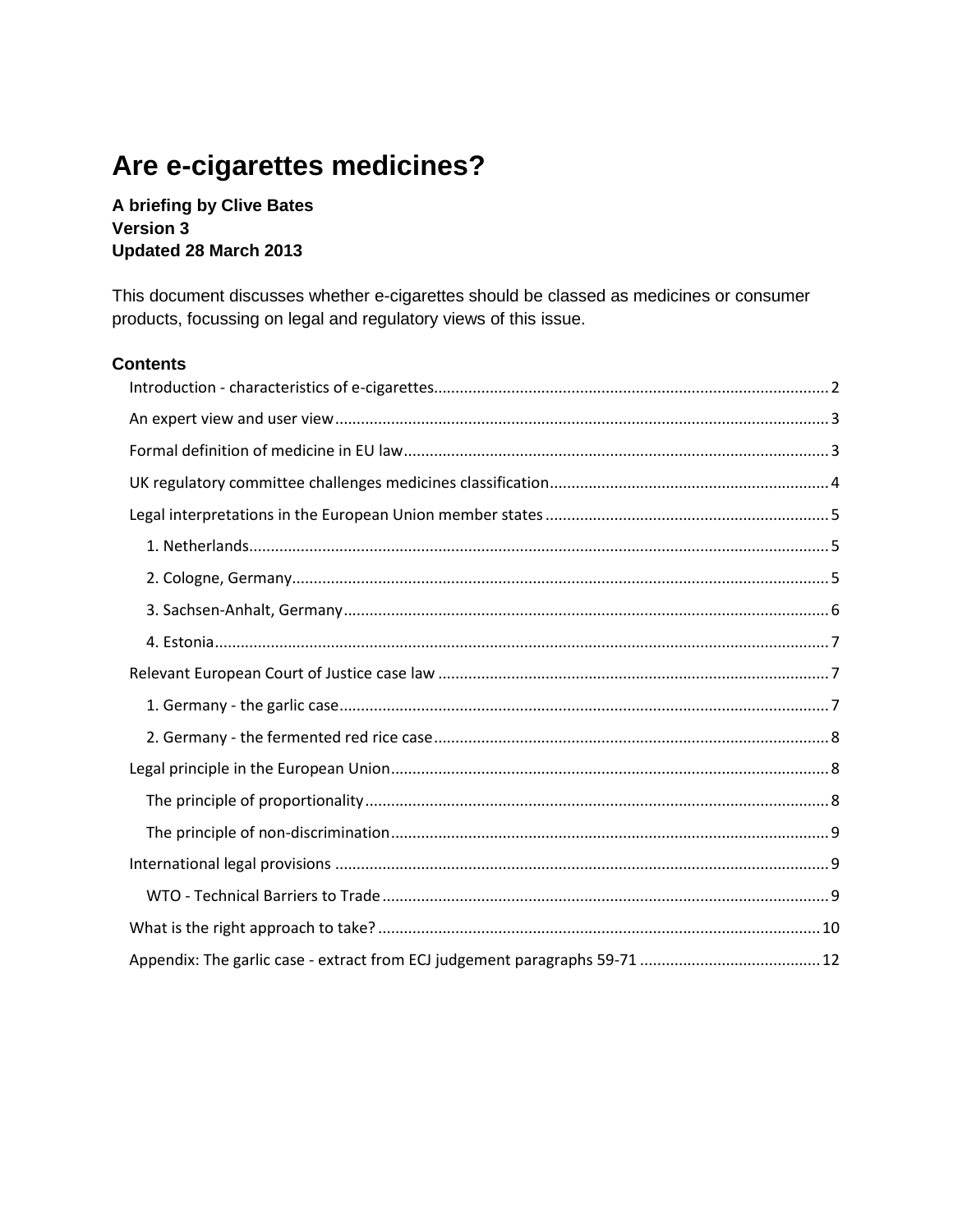# <span id="page-1-0"></span>**Introduction - characteristics of e-cigarettes**

If enacted, the proposed [EU Tobacco Products Directive](http://ec.europa.eu/health/tobacco/products/revision/index_en.htm) would mean that that the vast majority of e-cigarettes would be [regulated as medicines.](http://ec.europa.eu/health/documents/eudralex/vol-1/index_en.htm) I have written at length about the danger of this:

- *[Medicines Regulation for e-cigarettes: when caution can kill](http://www.clivebates.com/?p=787)*
- *● [Reduce harm or protect the cigarette industry?](http://www.clivebates.com/?p=890)*

But can e-cigarettes be lawfully classified as medicines? Should they? Some points to consider:

- **Positioning**. E-cigarettes are marketed as consumer products, not medicines. They are a modern technology for delivery of a legal widely used recreational drug, nicotine, that has been historically sold in tobacco form, most commonly for smoking.
- **Comparator is cigarettes**. These products are sold as superior hi-tech alternatives to cigarettes, not as smoking cessation aids or as a form of NRT.
- **Consumer product characteristics**. E-cigarettes have important consumer product characteristics - such as [dozens of \(sometimes frivolous\) flavours.](http://www.simplyeliquid.co.uk/e-liquid-flavours) These increase the appeal relative to cigarettes but are not commonly found in medicines, and would likely be prevented by medicines regulation.
- **Claims**. They make no claims for quitting, and they satisfy rather than treat nicotine addiction. They are likely to have the effect of reducing disease, but they are not treatments for disease. Many consumer products have health benefits, but are not considered medicines.
- **Type of risks**. Most of the risk associated with e-cigarettes relate to electrical and heating element safety and to the containment of e-liquids, rather than adverse physiological reactions or overdose by users.
- **Health risk.** Given what is already known of the product characteristics, the difference in risk between smoking tobacco cigarettes and e-cigarettes is likely to be at least two orders of magnitude. Given the relative risks, regulation of e-cigarettes should be proportionate and non-discriminatory, when compared to the regulation of cigarettes.
- **Normal concerns**. Safety and quality concerns are common to a vast number of consumer products and there is already adequate consumer protection legislation to cover these. These risks are better managed under the [General Product Safety Directive](http://europa.eu/legislation_summaries/consumers/consumer_information/l21253_en.htm) and [framework of consumer protection policy.](http://ec.europa.eu/consumers/safety/prod_legis/index_en.htm) The EU's [RAPEX system](http://ec.europa.eu/consumers/safety/rapex/index_en.htm) captures reports of defective products and enables them to be removed from the market.
- **Consumer choice not regulatory decision**. Whether they are 'effective' alternatives to cigarettes is not a question for regulators, but a matter for consumer preference and there is no objective 'right answer' to this. As long as the products are acceptably safe,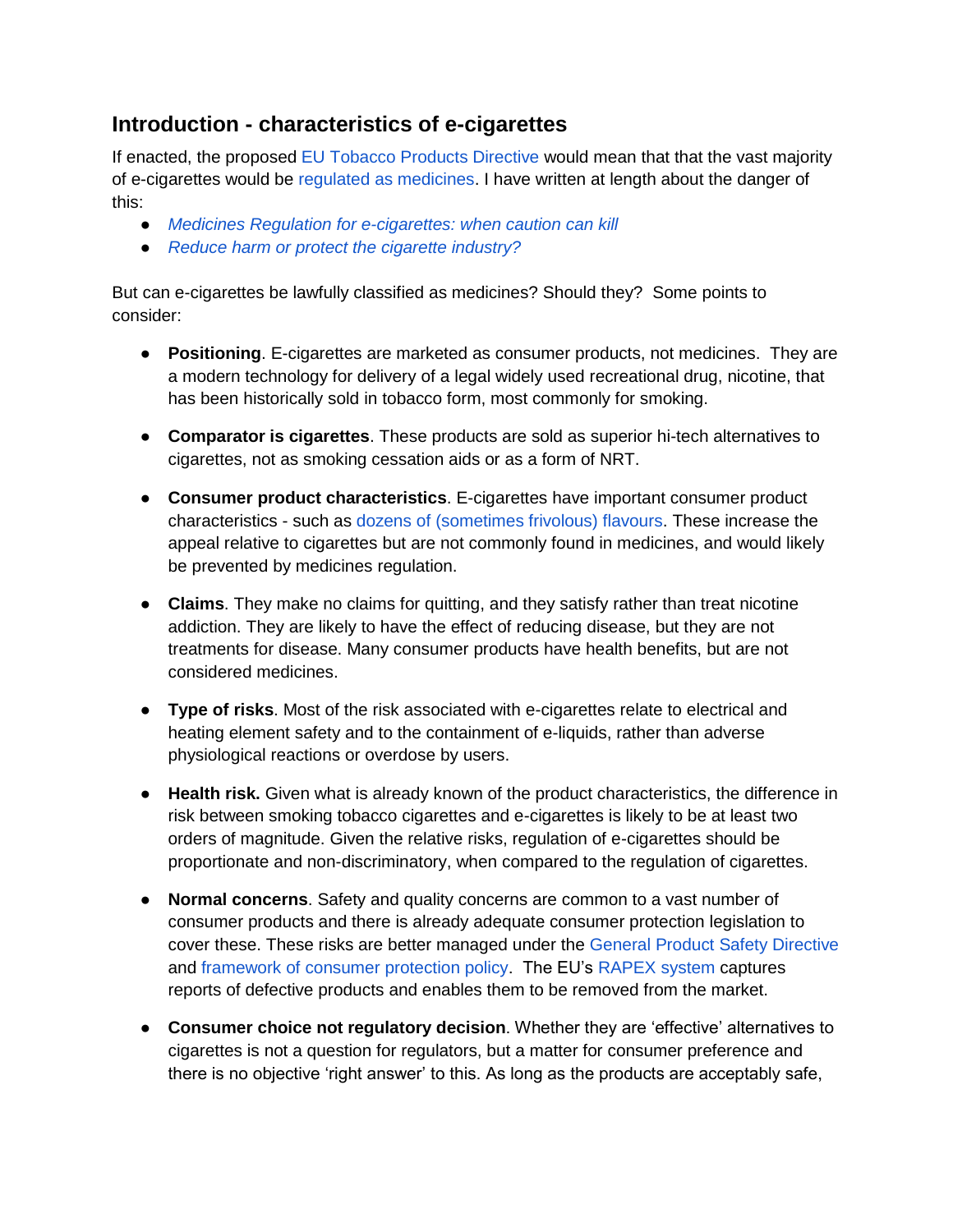(ie far safer than cigarettes), work as designed and are described appropriately, they should not face further barriers to competing with cigarettes.

### <span id="page-2-0"></span>**An expert view and user view**

**The expert.** The late [Professor Michael Russell,](http://www.guardian.co.uk/science/2009/aug/04/obituary-michael-russell) a pioneer in the understanding of nicotine and behaviour, captured the distinction more than twenty years ago. Writing in the [British Journal of](http://www.ihra.net/files/2011/07/13/Russell_-_Nicotine_Replacement.pdf)  [Addiction](http://www.ihra.net/files/2011/07/13/Russell_-_Nicotine_Replacement.pdf) in 1991 he recognised the potential for a different type of nicotine delivery product:

*It is argued here that it is not so much the efficacy of new nicotine delivery systems as temporary aids to cessation, but their potential as long-term alternatives to tobacco that makes the virtual elimination of tobacco a realistic future target. [...] A case is advanced for selected nicotine replacement products to be made as palatable and acceptable as possible and actively promoted on the open market to enable them to compete with tobacco products.*

**The user.** In response to a February 2013 article in the New Scientist *[E-cigarettes may soon be](http://www.newscientist.com/article/mg21729054.900-ecigarettes-may-soon-be-sold-as-lifesaving-medicine.html)  [sold as life-saving medicine](http://www.newscientist.com/article/mg21729054.900-ecigarettes-may-soon-be-sold-as-lifesaving-medicine.html)*, a user 'Graham' left the following online comment, and it is typical of many of the [testimonials of e-cigarette users.](http://www.ecigarettedirect.co.uk/testimonials/testimonial-1.html)

*I cannot offer a scientific analysis, just a personal one. I stopped by my local convenience store a few weeks ago, preparing for a night in front of the TV watching Euro football. As I purchased my 20 smokes with my beer, the cashier suggested I try an eCig. So I bought one. £4.99 for a metal tube that supposedly replicates 20 cigarettes. I got home, put on the footie, cracked a beer, and sucked on this metal tube thing for the first time ever. I haven't smoked a 'real' cigarette since. The pack of 20 real cigs remains in a drawer, next to the TV remote. It says on the pack - if you don't already smoke, don't try this product. But I did smoke, and now I can say I don't smoke cigarettes. If you recognise yourself in my story - please try them. They work.*

This person does not appear to regard himself as in treatment or taking a medicine - I hope that is obvious. It is important to listen carefully to what users say and how they use the products. The common thread is that they are using these as alternatives to cigarettes, not as medicines, exactly as envisaged by Michael Russell all those years ago.

# <span id="page-2-1"></span>**Formal definition of medicine in EU law**

This is the definition of a medical product in the medicines directive [\(2001/83/EC\)](http://ec.europa.eu/health/documents/eudralex/vol-1/index_en.htm).

#### *Article 1. Definitions*

*2. Medicinal product:*

*(a) Any substance or combination of substances presented as having properties for treating or preventing disease in human beings; or*

*(b) Any substance or combination of substances which may be used in or administered to human beings either with a view to restoring, correcting or modifying physiological functions by exerting a pharmacological, immunological or metabolic action, or to making a medical diagnosis.*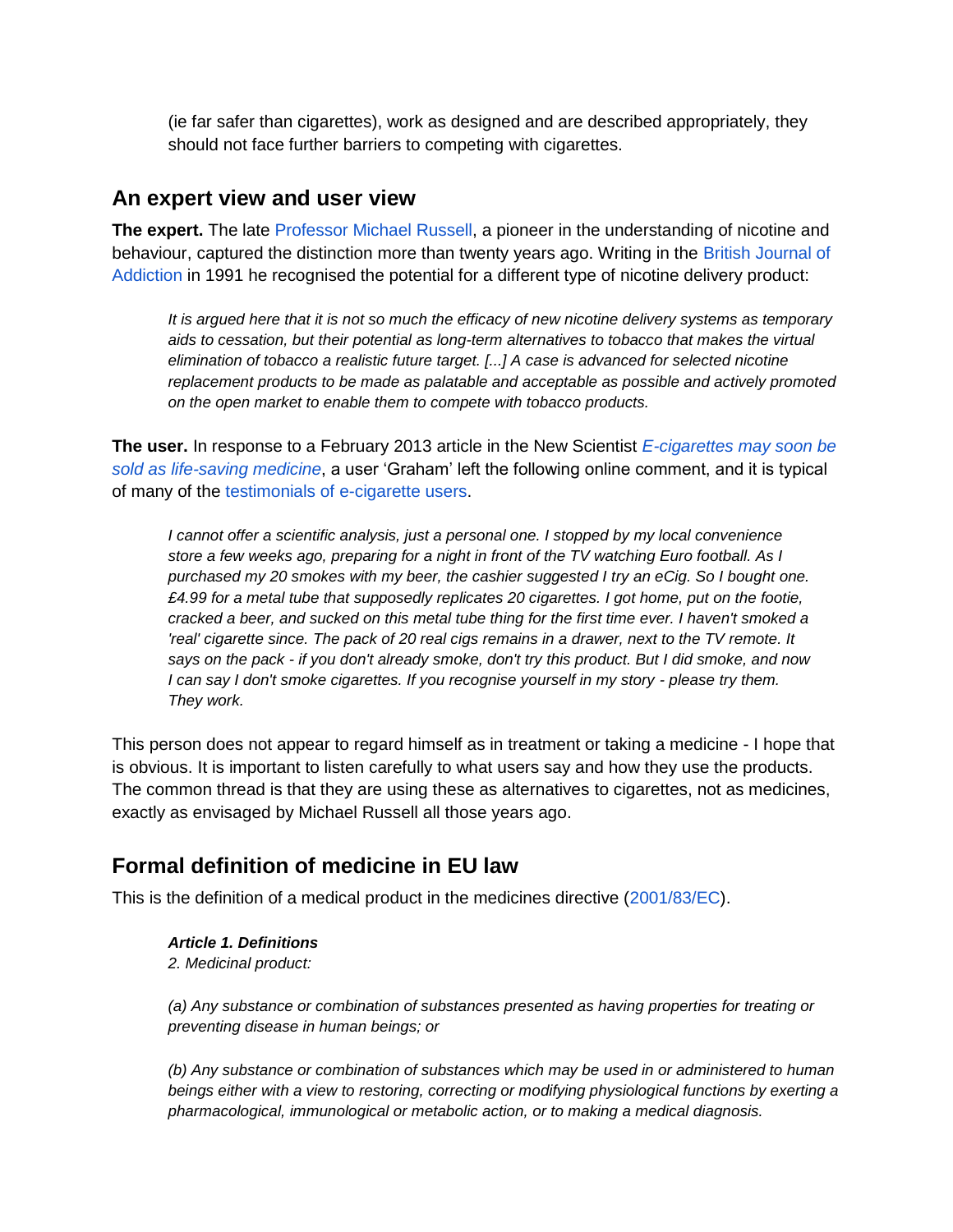The UK medicines regulator, the Medicines and Healthcare Products Regulatory Authority believes this definition gives adequate legal cover to regulate e-cigarette as medicines (see this MHRA  $Q&A$  - question 2). But that doesn't mean they have to be regulated in this way.

**Definition under part a.** Some argue that part (a) in the definition above might apply - that ecigarettes are used for quitting smoking and preventing disease, and therefore have an *implicit*  therapeutic claim. They argue therefore that the tests of 'efficacy' are required to prove that these products work as smoking cessation aids. They may well be used in this way, but the manufacturers don't make that claim any more than *Tropicana* claims its orange juice wards off colds and flu. Just because something has beneficial health effects doesn't make it *de facto* or *de jure* a medicine. The real purpose of the first part of the definition of a medicine is to allow regulators is to test 'therapeutic claims'... ie. claims by the maker that it will help you quit smoking, reduce cancer risk, cure addiction or similar. But the vendors of these products do not make therapeutic claims, they simply argue that these are alternatives to cigarettes with largely self-evident superior characteristics. Note NRT products come under this definition because the makers seek an ['indication'](http://mw4.m-w.com/medical/indication) that is a regulator-approved claim that the products have certain beneficial [therapeutic effects.](http://www.treatobacco.net/en/page_149.php)

**Definition under part b.** Some argue that part (b) in the definition might apply. This definition could cover things like pain killers or insulin, an agent that modifies physiological functions by exerting a pharmacological action. To the extent that e-cigarettes deliver a psychoactive drug effect this might apply - this argument is used by MHRA in its  $Q&A$ . But this idea isn't always applied - alcoholic drinks and caffeinated drinks like Red Bull could also fit this definition but come under food regulation, cigarettes deliver nicotine and come under tobacco regulation - in these cases an appropriate regulatory framework has been defined. In reality, e-cigarettes are a cleaner delivery system for a legal recreational drug, rather than a medicine.

The following discussion outlines legal and regulatory scepticism about the classification of ecigarettes as medicines.

# <span id="page-3-0"></span>**UK regulatory committee challenges medicines classification**

The special purpose [Regulatory Policy Committee](http://regulatorypolicycommittee.independent.gov.uk/) (RPC) provides independent scrutiny of regulatory proposals for the UK government. It dismissed the case for medical regulation in its [opinion](http://regulatorypolicycommittee.independent.gov.uk/wp-content/uploads/2010/06/MHRA-Nicotine-Containing-Products-final-opinion-for-publication.pdf) of June 2010 on the MHRA's consultation and impact assessment (IA):

*The RPC is of the opinion that the IA and consultation letter do not provide sufficient evidence to suggest that there is a significant risk to public health from currently unlicensed NCPs which would justify the future regulation of these products. MHRA should have made clearer what evidence is available to suggest there are safety and public health concerns about these products and considered a wider range of policy options before consulting on the introduction of a mandatory licensing requirement for all NCPs. In addition, the data and assumptions used in the IA for estimating the costs and benefits of the new regulations do not appear to be robust.*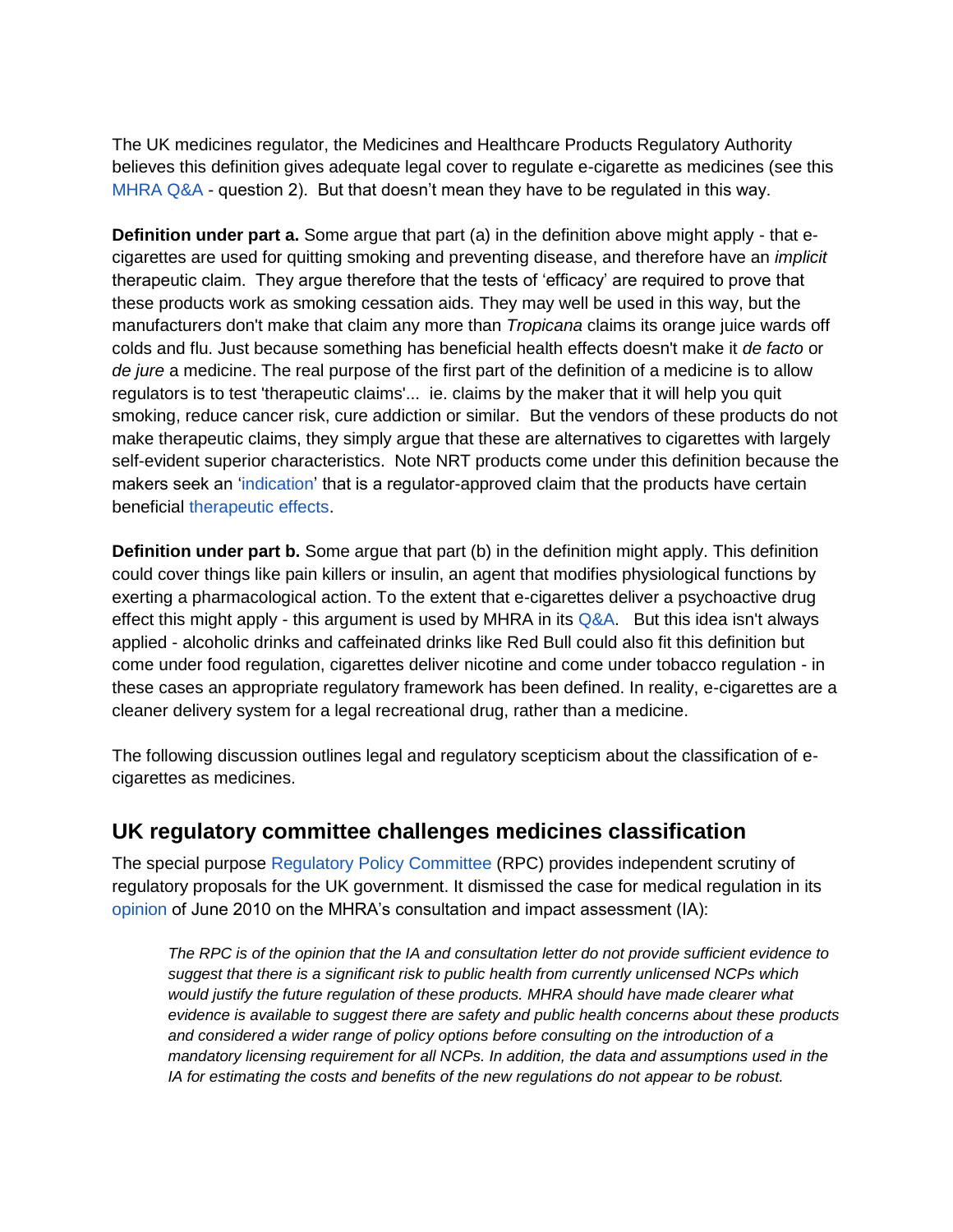On 18 February 2013, a UK official confirmed that further regulatory scrutiny would be required (personal communication):

*Ultimately any change to regulation in this area would (as with all regulatory changes affecting business) require collective Ministerial agreement and sign off by the Reducing Regulation Cabinet Sub-Committee. Prior to putting such proposals to the RRC - departments are required to send the associated Impact Assessment to the Regulatory Policy Committee.*

# <span id="page-4-0"></span>**Legal interpretations in the European Union member states**

There have been four cases where the courts have examined the interpretation of e-cigarettes as medicines under national laws which are implementations of the EU law in this area.

Here are some examples (my thanks to [ECITA](http://www.ecita.org.uk/response%20to%20proposed%20revision%20of%20tpd%20160113.pdf) for their assistance):

#### <span id="page-4-1"></span>**1. Netherlands**

United Tobacco Vapor Group Inc. versus the State of the Netherlands (the Ministry of Health, Welfare and Sport and the Ministry of Finance), in the Netherlands Court of the Hague, [2012], [Case number 414117](http://zoeken.rechtspraak.nl/resultpage.aspx?snelzoeken=true&searchtype=kenmerken&vrije_tekst=414117)

The s-Gravenhage Court in the Netherlands concluded in its ruling of 13 March 2012 that:

*"the state will be required to provide evidence that upon the use of an e-cigarette the pharmacological properties are, for that purpose, stronger than those observed when the original product (cut tobacco leaves) is used. The state has failed to supply any scientific evidence to prove its allegations"*

*"The State has argued that it is not the State who has the burden to scientifically demonstrate that the e-cigarette produces pharmacological effects under the Medicines Directive. The judge considers this view untenable. It is the minister who has decided to classify e-cigarette products as medicinal brands. It is for the Minister to provide adequate justification. This case rests under Article 150 of the Code of Civil Procedure meaning the State has the burden of proof in law of the propositions which he wishes to see. On this basis, the court considers that the final decision of the Minister to classify the e-cigarette as medicinal brands is in violation of the law and the general principles of good governance, particularly the justification principle and the principle of legal certainty."*

*Interpretation.* This is interesting because it takes cigarettes as a reference point, and argues that the nicotine delivery would need to be somehow more potent than for cigarettes. Given that smokers and vapers generally control their own exposure to obtain their desired dose, this view suggests that a regulator would struggle to prove that e-cigarettes gave a nicotine exposure more than from cigarette smoking.

### <span id="page-4-2"></span>**2. Cologne, Germany**

The ruling of Administrative Court of Köln [Case No. 7K3169/11:](http://www.justiz.nrw.de/nrwe/ovgs/vg_koeln/j2012/7_K_3169_11urteil20120320.html) 20 March 2012 that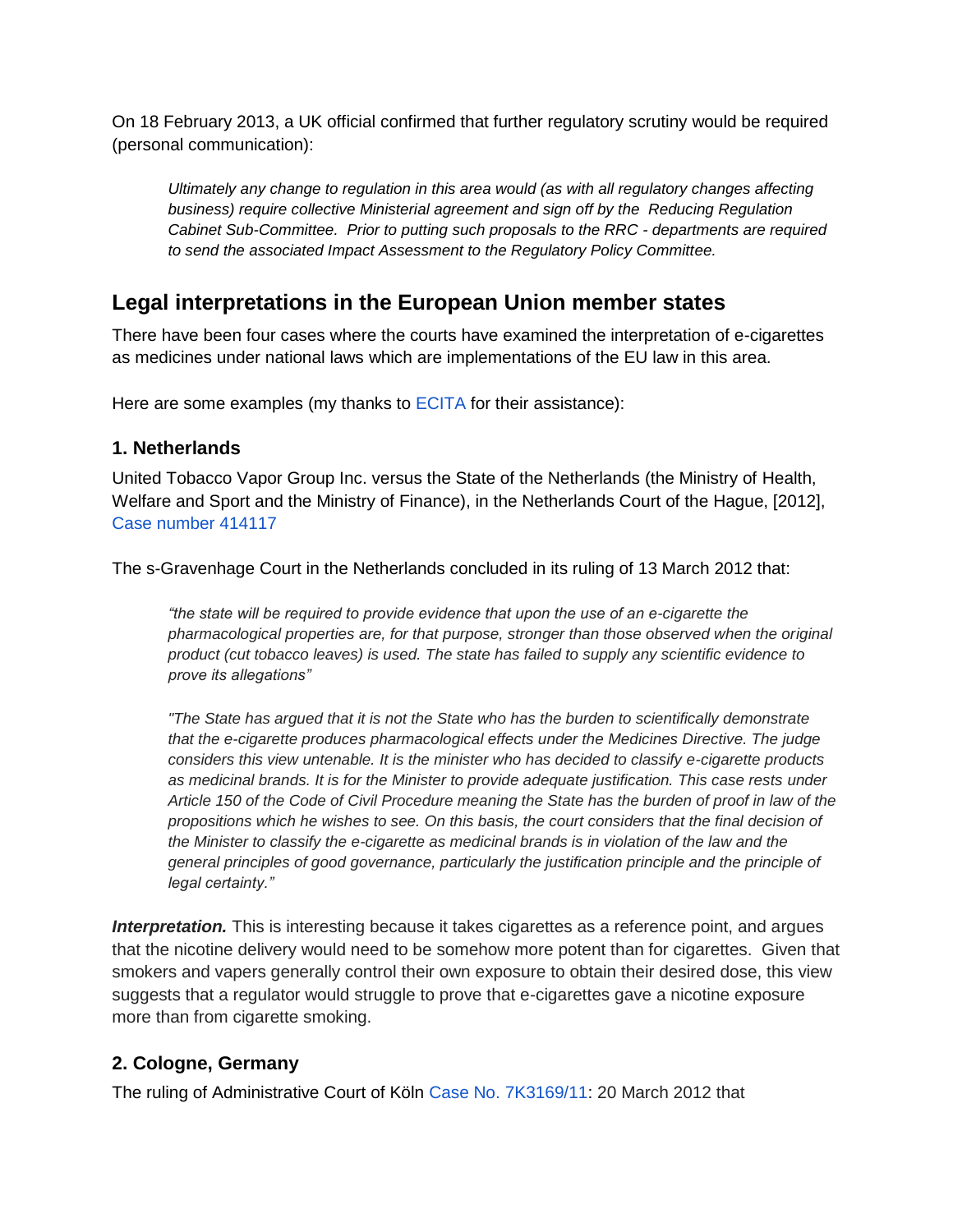*"the obligation to prove pharmacological properties lies with the defending party (i.e. the*  respective competent state authority), as it has alleged that we're dealing with a functional *medicinal product [see clauses 111-113 jj of the ruling]. We need confirmation that the use of an e-cigarette would not just only wean smokers from their smoking habit, but also treat nicotine addiction [see clause 130 of the referred ruling]. There is no scientific evidence to show whether this specific product is suitable for the treatment of nicotine addiction. Above all, the Court has found that we're not speaking of nicotine addiction, as long as nicotine is obtained from electronic cigarette instead of a tobacco cigarette. The nicotine addiction will then prevail. Nicotine addiction is satisfied, not treated"* [see clause 132 of the ruling].

The Administrative Court of Köln ruled that:

*"when observing the products that serve as the object of the dispute, we can't ignore the fact that the definition of a functional medicinal product usually covers authentic medicinal products and therefore, products that serve a therapeutic or prophylactic purpose. We have to distinguish products that have a different primary objective, for example, nourishment or getting a satisfaction" (see clause 171 of the ruling).*

**Interpretation:** this recognises that the purpose of an e-cigarette is not primarily as a therapeutic device to overcome addiction or quit smoking, but to provide 'satisfaction' in a different way to smoking.

#### <span id="page-5-0"></span>**3. Sachsen-Anhalt, Germany**

The Supreme Court of Sachsen-Anhalt State of Germany stated in its [ruling of 5 June 2012:](http://www.wahrheit-ueber-ezigaretten.de/images/stories/pdf/OVG-LSA-20120605.pdf)

*"We must not ignore the main function of a substance considered as a potential functional medicinal product. Regardless of pharmacological properties, a product is not considered as a functional medicinal product solely because it contains some substance – nicotine, in given case – that is accompanied by health risks when used, as a definition of a functional medicinal product includes fighting against diseases or undesirable physical conditions of reaching a medical diagnosis as a function of the medicinal product." /…/ "Pure physiological effect of nicotine is not sufficient to classify something as a functional medicinal product. Usually, only products that have either therapeutic or prophylactic purpose can be therefore functional medicinal product. The Medicinal Products Act does not cover products with different main objectives, for example, being used for nourishment or as substances for pleasure and gratification." /…/ "The Medicinal Products Act can only be applied if it's definitely known, as a product is manufactured, that it's future purpose will be, without exception, medicinal function in human body – even where combined effect with some other substance will be needed for that purposes. As for the object of dispute – a liquid that contains nicotine – this can't be assumed. Weaning from the use of tobacco cigarettes or alleviation of nicotine addiction do not take the front stage".*

In the final part of the ruling the Supreme Court of Sachsen-Anhalt State of Germany also explained:

*"This would mean, above all, that the regulation applicable under the Medicinal Products Act can only be implemented if the suitability of a product as a medicinal product has been identified.*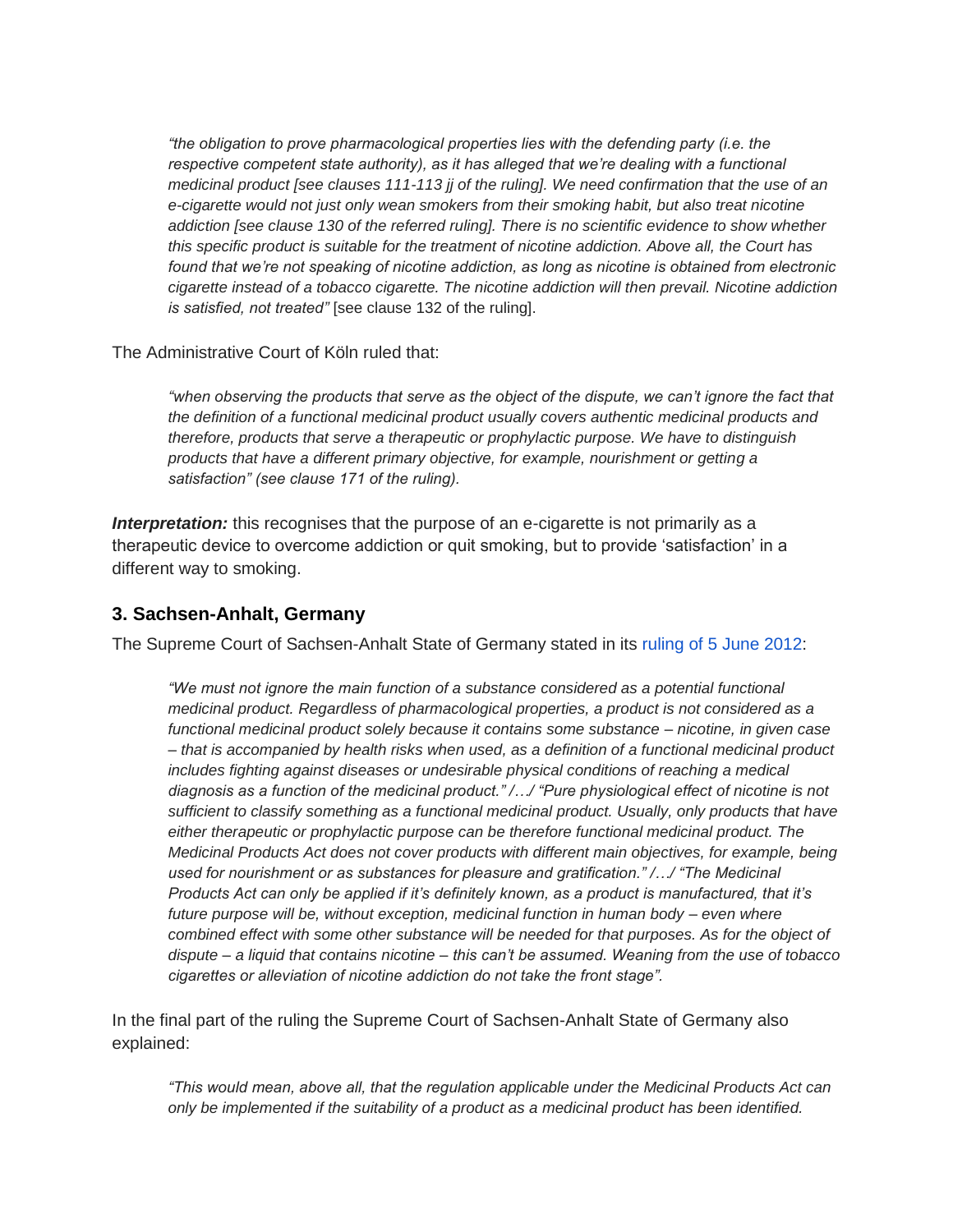*Otherwise, the stricter rules, arising from the Medicinal Products Act, would be applicable also to other circumstances and this would prohibit the free movement of products in the European Union without the situation being sufficiently justified by health protection requirements".*

*Interpretation*: this makes an argument that the application of more restrictive medicines regulation inhibits free movement of goods in the EU without showing any health benefits. It asserts that the simple presence of psychoactive substance (nicotine) is insufficient to classify the product as a medicine.

### <span id="page-6-0"></span>**4. Estonia**

Tartu Administrative Court on behalf of the Republic of Estonia found in favour of the complainant, Zandera Ltd (an e-cigarette company) and against the respondent, the Estonia State Agency of Medicines, when the latter tried to classify e-cigarettes as medicines. In its ruling in [Case 3-12-2345 on 7 March 2013,](http://www.ecita.org.uk/kohtuotsus_e-sigaretid_zandera%20vs%20ravimiamet_ha-3-12-2345_07032013_en-us.pdf) the court said:

*The respondent [...] has not explained why the electronic cigarette is to be classified as a medicinal product, while the normal cigarettes which also contain nicotine and its consumption goal is the same, have never been defined as medicine products. It is not clear why the pharmacological effects of the manufactured liquid nicotine on the body are different from the effect of the nicotine in a normal cigarette or whether any pharmacological effect manifests itself in a normal cigarette. In the contested decisions, there is no answer to the claim raised by the complainant that there is no science based evidence and examples of why particularly E-Lites products or their properties negatively affect public health and influence human physiology more than do conventional cigarettes*.

[...]

*If the effects produced by E-Lites cigarettes are unique to medicinal products only, then the question arises as to why the normal cigarettes do not have the same effect unique to a medicinal product. In this case, the desired nicotine is received from an e-cigarette instead of a tobacco cigarette; nicotine addiction is satisfied, not cured.*

[...]

*Nicotine is received from an e-cigarette instead of a tobacco cigarette. Also, people who have given up smoking tobacco cigarettes in favor of e-cigarettes for health reasons do not use nicotine as a medicinal product, but as a drug which is less detrimental to the health instead of a more hazardous cigarette.*

*Interpretation*. The court does not find that the mere fact of a physiological effect is sufficient to regard something as a medicine. Throughout the judgement, the court compares e-cigarettes with cigarettes, not NRT or other pharmacological treatments for nicotine withdrawal.

# <span id="page-6-1"></span>**Relevant European Court of Justice case law**

### <span id="page-6-2"></span>**1. Germany - the garlic case**

The European Commission has also challenged member states when they have over-zealously classified non-medicinal products as medicines. In the 'garlic capsule' case of 2007 the European Commission challenged a member state classification of these products as a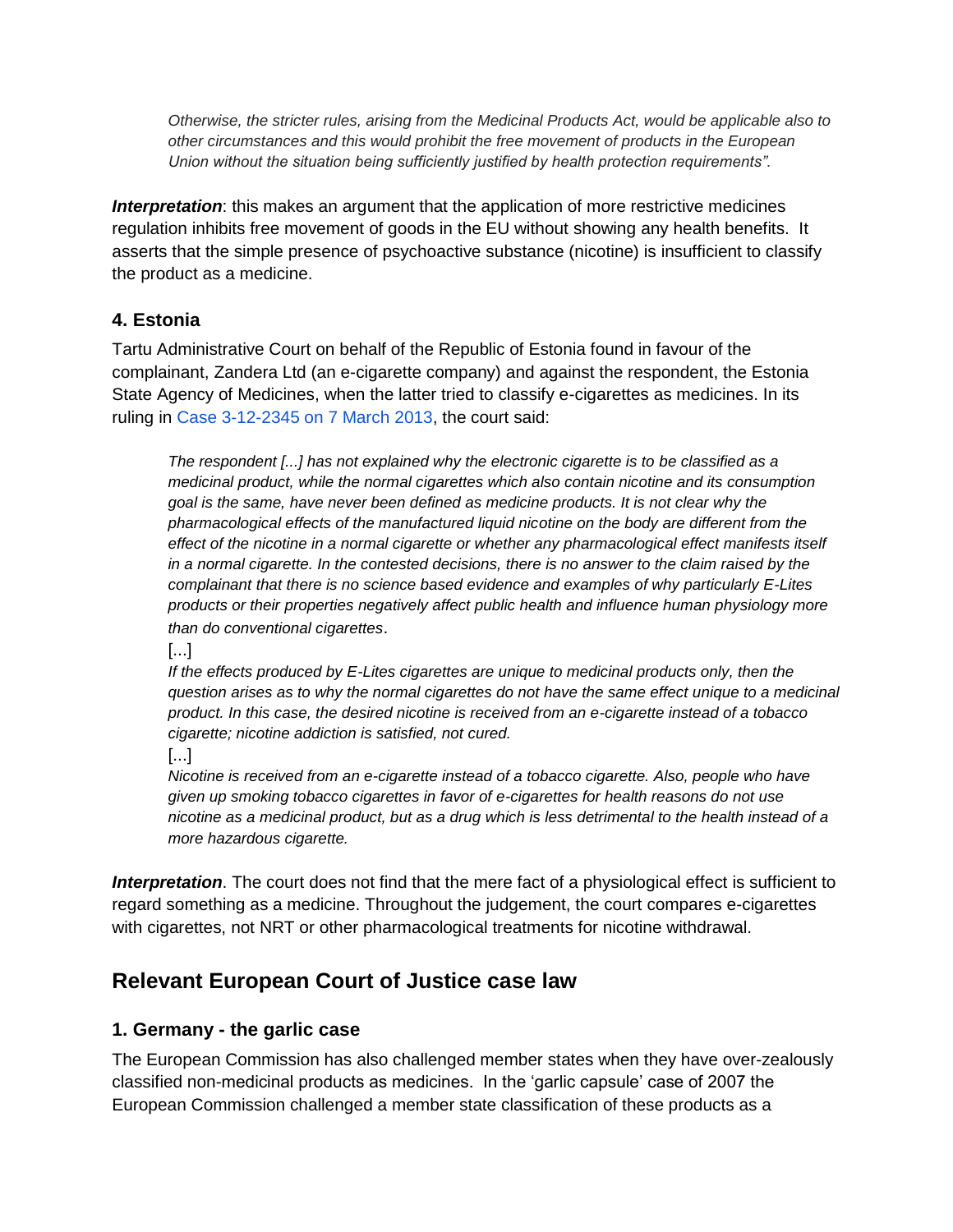medicine by the regulators in the Federal Republic of Germany, on the grounds that they are not medicines and that the regulatory burdens of medicines regulation created disproportionate obstacles to trade in the EU internal market. For e-cigarettes, the case [\(C-319/05](http://curia.europa.eu/juris/liste.jsf?language=en&num=C-319/05) - 15 November 2007) drew highly relevant conclusions in paragraphs 59-71 of the [judgement.](http://curia.europa.eu/juris/document/document.jsf;jsessionid=9ea7d0f130d5201caf8fbfdd4487ab648a7d5b562627.e34KaxiLc3eQc40LaxqMbN4Oah8Ne0?text=&docid=69867&pageIndex=0&doclang=EN&mode=lst&dir=&occ=first&part=1&cid=14641) These are reproduced in full at the [Appendix](#page-11-0) below, with commentary. Some critical extracts:

*61 Contrary to the definition of medicinal product by presentation, whose broad interpretation is intended to protect consumers from products which do not have the effectiveness they are entitled to expect, the definition of medicinal product by function is designed to cover products whose pharmacological properties have been scientifically observed and which are genuinely designed to make a medical diagnosis or to restore, correct or modify physiological functions. [...]*

*64 In those circumstances, and in order to preserve the effectiveness of that criterion, it is not sufficient that product has properties beneficial to health in general, but it must strictly speaking have the function of treating or preventing disease*. [emphasis added] *[...]*

*71. … the definition of medicinal products in particular, cannot result in obstacles to the free movement of goods which are entirely disproportionate to the pursued aim of protecting health.*

**Interpretation**: this judgement stresses the balance to be struck between the efficient operation of the internal market and the protection of public health through appropriate regulation. In pursuit of this aim, the ECJ has tightly circumscribed what can be lawfully classed as medicines. The judgement limits medicines to products that are '*genuinely designed*' to '*modify physiological functions*' strictly with the '*function of treating or preventing disease*'. That clearly rules out e-cigarettes, which are not designed to do this at all, but to supply an alternative source of recreational nicotine.

### <span id="page-7-0"></span>**2. Germany - the fermented red rice case**

In [Case C140-07](http://curia.europa.eu/juris/liste.jsf?language=en&num=C-140/07) (Hecht-Pharma GmbH v Staatliches Gewerbeaufsichtsamt Lüneburg), the ECJ lays down some important case law. This case was about classification of a novel food as a medicine. The ruling states

*Article 1(2)(b) of Directive 2001/83 must be interpreted as meaning that the characteristics of the manner in which a product is used, the extent of its distribution, its familiarity to consumers and the risks which its use may entail are still relevant to determining whether that product falls within the definition of a medicinal product by function.*

*Interpretation*. This means that it is not just the pharmacological and physiological properties of nicotine that matter in defining a medicine by function (definition b [above\)](#page-2-1) it is also how it is traded and used by consumers.

# <span id="page-7-1"></span>**Legal principle in the European Union**

<span id="page-7-2"></span>**The principle of proportionality**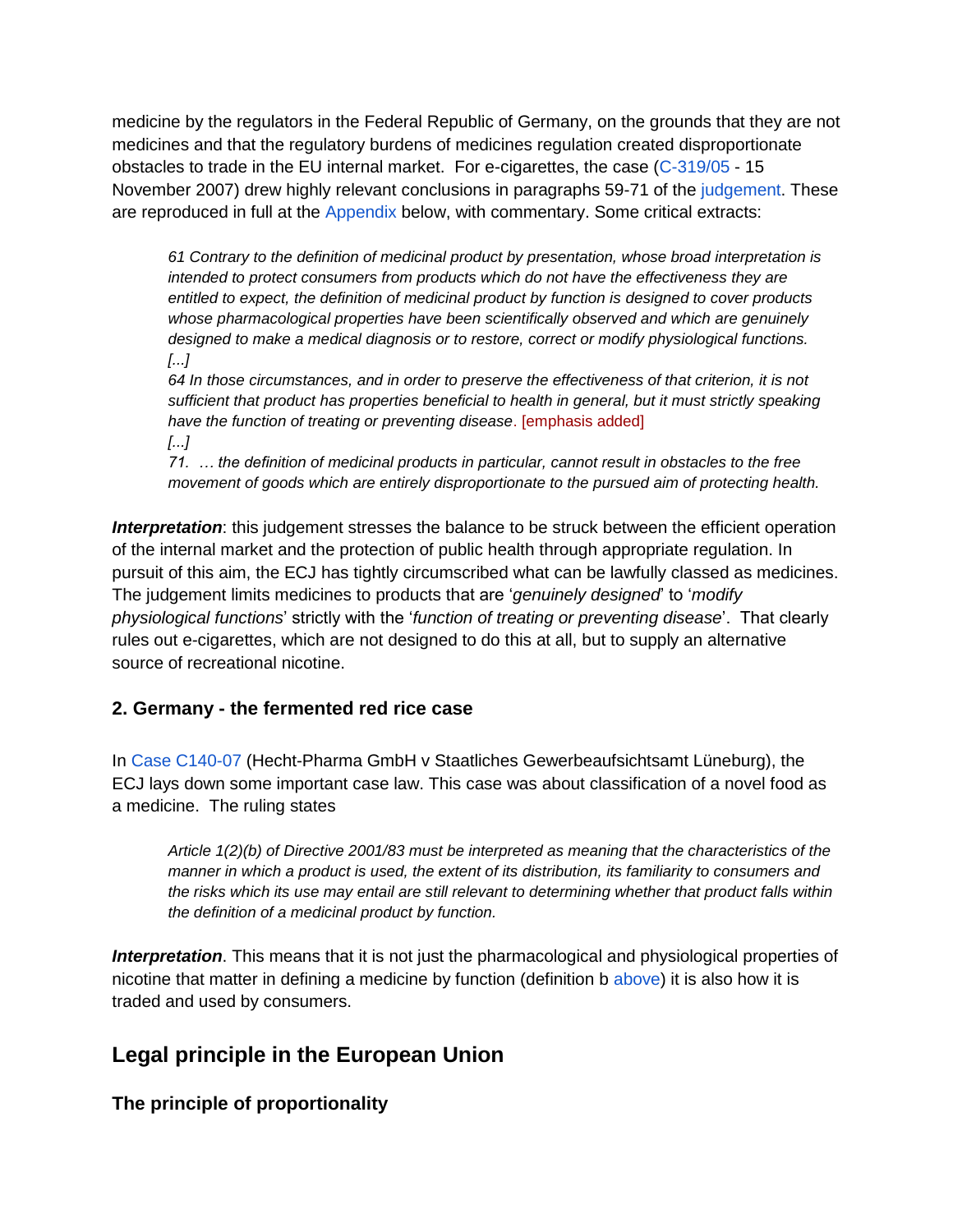Behind these judgements, is the idea that burdens should be proportionate to the objectives that measures are intended to achieve. The principle of proportionality is laid down in Article 5 of the [Treaty on European Union.](http://eur-lex.europa.eu/en/treaties/new-2-48.htm)

*Under the principle of proportionality, the content and form of Union action shall not exceed what is necessary to achieve the objectives of the Treaties.*

The criteria for applying it is set out in the [Protocol \(No 2\)](http://eur-lex.europa.eu/LexUriServ/LexUriServ.do?uri=OJ:C:2007:306:0150:0152:EN:PDF) on the application of the principles of subsidiarity and proportionality annexed to the Treaty.

*….Draft legislative acts shall take account of the need for any burden, whether financial or administrative, falling upon the Union, national governments, regional or local authorities, economic operators and citizens, to be minimised and commensurate with the objective to be achieved.*

*Interpretation*: there is an obligation on the Commission to seek the least burdensome way of protecting health. This means it cannot just declare that the medicines regulatory framework embodied in directive 2001/83/EC can meet the health protection objectives. It has to show that the much less burdensome consumer protection framework *cannot* meet the health protection objectives. It has not shown this or attempted to show it, nor has it consulted on this option.

#### <span id="page-8-0"></span>**The principle of non-discrimination**

The principle of non-discrimination or equal treatment is widely applied by the European Court of Justice. The following extract from an ECJ ruling is one concise expression of the idea: [\(Case](http://eur-lex.europa.eu/LexUriServ/LexUriServ.do?uri=CELEX:62001CJ0304:EN:HTML)  [304/01 Sept 2004](http://eur-lex.europa.eu/LexUriServ/LexUriServ.do?uri=CELEX:62001CJ0304:EN:HTML) para 31)

*... the principle of equal treatment or non-discrimination requires that comparable situations must not be treated differently and that different situations must not be treated in the same way unless such treatment is objectively justified.*

**Interpretation**. If e-cigarettes are alternatives to smoking cigarettes, rather than to NRT, then any excessive regulatory burdens that are placed on e-cigarettes and not on cigarettes would be discriminatory if not justified on health ground, which they cannot be. Conversely, restrictions placed on cigarettes but not on e-cigarettes, can be justified as non-discriminatory because of the pronounced difference in risk. The comparison with NRT is not valid, for the reasons described in the introduction above, but also because NRTs are licensed with a therapeutic claim (ie. they are medicines by virtue of part a of the definition of a medicine in EU law, whereas, e-cigarettes could only be justified under part b).

# <span id="page-8-1"></span>**International legal provisions**

### <span id="page-8-2"></span>**WTO - Technical Barriers to Trade**

The [Agreement on Technical Barriers to Trade](http://www.wto.org/english/tratop_e/tbt_e/tbt_info_e.htm) is part of the World Trade Organisation agreements. It is conceivable that a complaint could be brought by a WTO member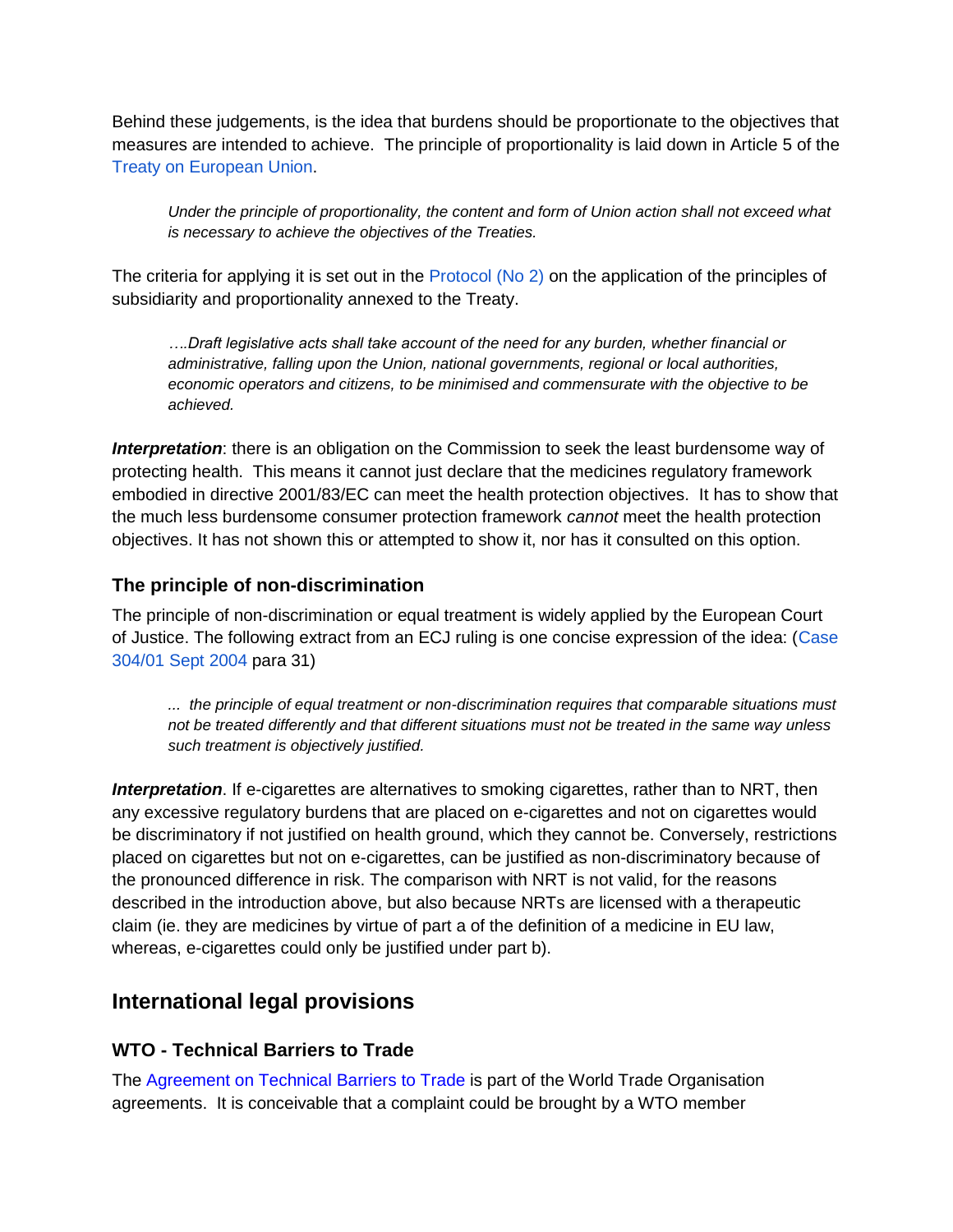government under this agreement if it believes its manufacturers are unfairly disadvantaged by the regulations. It has the following purpose in overview:

*Technical regulations and product standards may vary from country to country. Having many different regulations and standards makes life difficult for producers and exporters. If regulations are set arbitrarily, they could be used as an excuse for protectionism. The Agreement on Technical Barriers to Trade tries to ensure that regulations, standards, testing and certification procedures do not create unnecessary obstacles, while also providing members with the right to implement measures to achieve legitimate policy objectives, such as the protection of human health and safety, or the environment.*

The TBT has similar provisions to the EU Treaties – protecting trade from regulatory measures that exceed that needed to achieve the health objective:

*When is a technical regulation an unnecessary obstacle to trade? Unnecessary obstacles to trade can result when (i) a regulation is more restrictive than necessary to achieve a given policy objective, or (ii) when it does not fulfil a legitimate objective. A regulation is more restrictive than necessary when the objective pursued can be achieved through alternative measures which have*  less trade-restricting effects, taking account of the risks non-fulfilment of the objective would *create.*

The TBT aims to reduce the degree of prescription in regulation to the minimum necessary – favouring regulation based on performance standards (ie. toxicity thresholds), rather than specification of process or product design (ie. specifying manufacturing process):

*[Article 2.8](http://www.wto.org/english/res_e/booksp_e/analytic_index_e/tbt_01_e.htm) Wherever appropriate, Members shall specify technical regulations based on product requirements in terms of performance rather than design or descriptive characteristics.*

**Interpretation**. A TBT challenge should be regarded as a future vulnerability as the category grows and member governments seek fair treatment for their industries. The question is whether a high level of health protection can be attained without recourse to medicines regulation, which tends to be prescriptive about process, as well as product characteristics. The existing supply chain to Europe is currently dominated by Chinese manufacturers.

# <span id="page-9-0"></span>**What is the right approach to take?**

Regulation should go with the grain of reality. The [proposed revision to the Tobacco Products](http://ec.europa.eu/health/tobacco/products/revision/index_en.htm)  [Directive](http://ec.europa.eu/health/tobacco/products/revision/index_en.htm) creates the opportunity to provide a genuine light touch regulatory framework for these products, working alongside standard consumer protection legislation that applies to all products. The overall change required to the proposal is that these products should be regulated as recreational consumer products with cigarettes as their main comparator, not as medicines for 'treatment' of smoking with NRT as the main comparator.

To do this, the TPD should be revised do six things differently with respect to NCPs: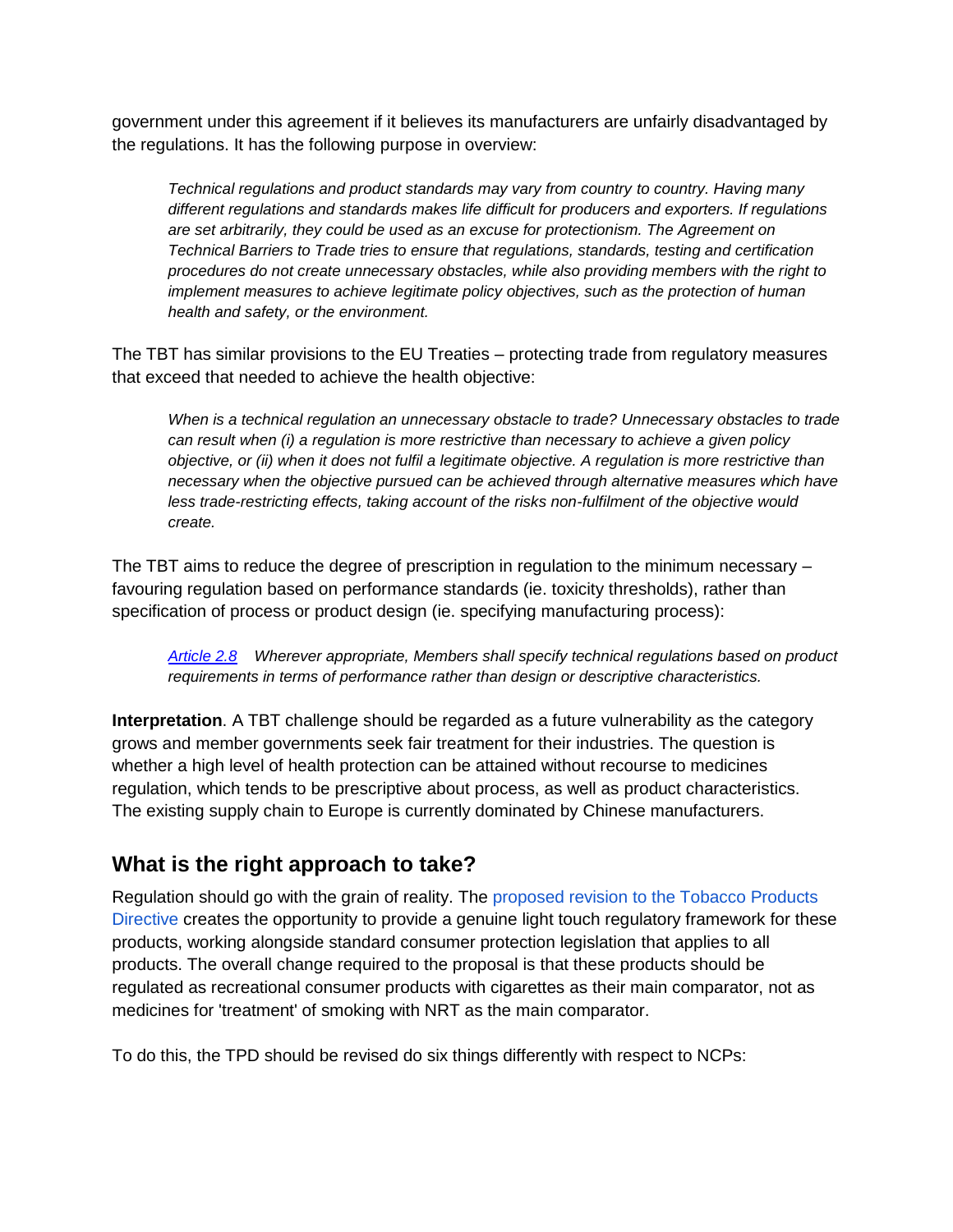- 1 Drop the requirement for mandatory medicine regulation, and allow this to become an opt-in for manufacturers who want to make a therapeutic claim or see commercial advantages in a medicines license;
- 2 Remove the arbitrary and poorly specified threshold in TPD Article 18.1 it is not necessary to have a threshold, or alternatively set this at a level that captures only very high strength mixing liquids (>75 mg/ml nicotine density) at which point they would be classed as poisons (in the UK);
- 3 Re-assert the basic framework of European consumer protection applies, and refer to or restate these. Member states all have legislation and institutional capacity to address this need.
- 4 As necessary, create a basis for a future light touch non-medicines regulatory regime, for example, based on consumer protection regulation through a CE marking, Commission Decision or new regulation or directive specific to NCPs (following the approach used for cosmetics, for example) - the consumer protection tools exist outside medicines regulation;
- 5 Add a meaningful mandatory label proportionate to the risk and encouraging smokers to switch;
- 6 Design a proper transitional arrangement that will not destroy or drive away incumbents with no guarantee of adequate new entrants. The EU should not overburden small businesses with regulation where this is not necessary.

**Or design a new regulatory approach.** Alternatively, remove provisions relating to 'Nicotine Containing Products' (Article 18) of the Tobacco Products Directive and give the European Commission a mandate to design a regulatory approach that is: proportionate and fit for purpose, aligned with the real-world characteristics of e-cigarettes, does not excessively burdensome relative to cigarettes and open to consultation so that those affected could have a proper opportunity to contribute to the design of a credible regulatory regime.

**Disclaimer: this document is provided for information and orientation and should not be treated as formal legal advice.** 

**Clive Bates London, UK**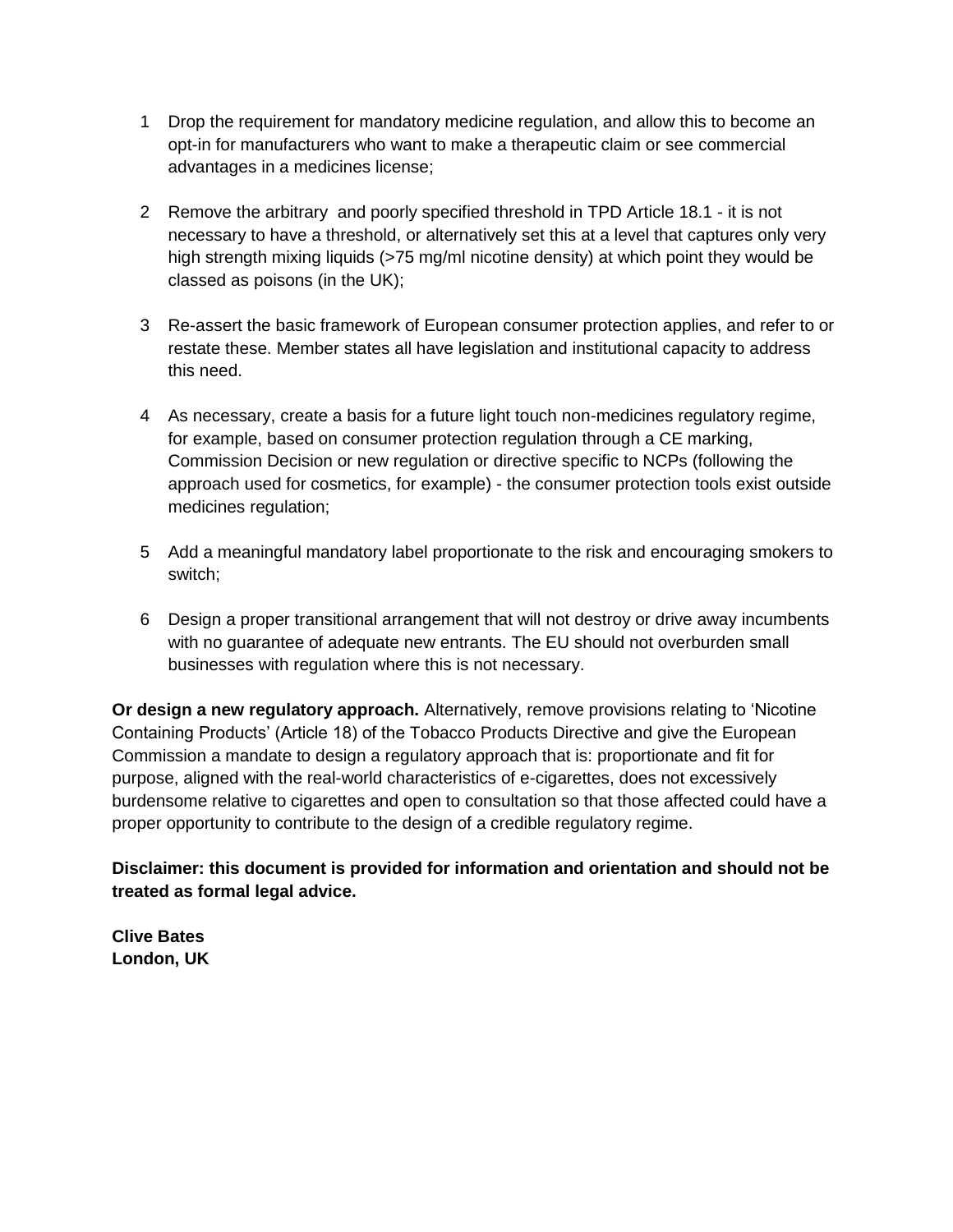# <span id="page-11-0"></span>**Appendix: The garlic case - extract from ECJ judgement paragraphs 59-71**

This is from the [judgement](http://curia.europa.eu/juris/document/document.jsf;jsessionid=9ea7d0f130d5201caf8fbfdd4487ab648a7d5b562627.e34KaxiLc3eQc40LaxqMbN4Oah8Ne0?text=&docid=69867&pageIndex=0&doclang=EN&mode=lst&dir=&occ=first&part=1&cid=14641) in case [C-319/05](http://curia.europa.eu/juris/liste.jsf?language=en&num=C-319/05) November 2007. My commentary is included between paragraphs.

*59 The pharmacological properties of a product are the factor on the basis of which it must be ascertained, in the light of the potential capacities of the product, whether it may, for the purposes of the second subparagraph of Article 1(2) of Directive 2001/83, be administered to human beings with a view to making a medical diagnosis or to restoring, correcting or modifying physiological functions in human beings (HLH Warenvertrieb and Orthica, paragraph 52).*

#### 59 highlights the relevance of the second part of the definition of a medicine - see [above](#page-2-1)

*60 Although, as the Advocate General observed in point 58<sup>1</sup> of her [Opinion,](http://curia.europa.eu/juris/document/document.jsf;jsessionid=9ea7d0f130d5201caf8fbfdd4487ab648a7d5b562627.e34KaxiLc3eQc40LaxqMbN4Oah8Ne0?text=&docid=61157&pageIndex=0&doclang=en&mode=lst&dir=&occ=first&part=1&cid=14641) that definition is broad enough to include products which, although they are capable of having an effect on bodily functions have in fact another purpose, that criterion must not lead to the classification as a medicinal product by function of substances which, while having an effect on the human body, do not significantly affect the metabolism and thus do not strictly modify the way in which it functions (Upjohn, paragraph 22).*

60 states that products that have an effect on the body but do not significantly affect the metabolism and affect the way the body function - the 'significantly' is arguable for e-cigarettes, certainly by reference to other recreational drugs. You would certainly consider a drug like morphine as having a significant effect, but nicotine would be better compared with caffeine.

*61 Contrary to the definition of medicinal product by presentation, whose broad interpretation is intended to protect consumers from products which do not have the effectiveness they are entitled to expect, the definition of medicinal product by function is designed to cover products whose pharmacological properties have been scientifically observed and which are genuinely designed to make a medical diagnosis or to restore, correct or modify physiological functions.*

*62 Such an interpretation is in accordance with the aims of Directive 2001/83 which, as is clear from the*  second to the fifth recitals in the preamble, seeks to reconcile the aim of protection of public health with the *principle of free movement of goods.*

61 states that there must be a purpose ('genuinely designed') to the modification of physiological functions and 62 notes that the importance of trade-offs between public health and free movement of goods]

 $\overline{a}$ 

*63 Furthermore, although only the provisions of Community law specific to medicinal products apply to a product which satisfies the conditions for classification a medicinal product, even if it comes within the scope of other, less stringent Community rules (see, to that effect, Delattre, paragraph 22, Monteil and Samanni,*

<sup>1</sup> [Advocate General opinion](http://curia.europa.eu/juris/document/document.jsf;jsessionid=9ea7d0f130d5201caf8fbfdd4487ab648a7d5b562627.e34KaxiLc3eQc40LaxqMbN4Oah8Ne0?text=&docid=61157&pageIndex=0&doclang=en&mode=lst&dir=&occ=first&part=1&cid=14641) (emphasis added) 58. As Advocate General Tesauro rightly stated in Delattre, [\(34\)](http://curia.europa.eu/juris/document/document.jsf;jsessionid=9ea7d0f130d5201caf8fbfdd4487ab648a7d5b562627.e34KaxiLc3eQc40LaxqMbN4Oah8Ne0?text=&docid=61157&pageIndex=0&doclang=en&mode=lst&dir=&occ=first&part=1&cid=14641#Footnote34) the wording *'restoring, correcting or modifying physiological functions' contained in the second subparagraph of Article 1(2) of Directive 2001/83*  is formulated in broad terms in order to extend to those products which, although without doubt inherently able to affect physiological *functions, have an essentially nutritional purpose. I have already argued elsewhere that such an interpretation ultimately promotes neither the protection of health nor the free movement of goods. [\(35\)](http://curia.europa.eu/juris/document/document.jsf;jsessionid=9ea7d0f130d5201caf8fbfdd4487ab648a7d5b562627.e34KaxiLc3eQc40LaxqMbN4Oah8Ne0?text=&docid=61157&pageIndex=0&doclang=en&mode=lst&dir=&occ=first&part=1&cid=14641#Footnote35) Nor can that be the intention of the Community legislature. Concurring with the proposals made by Advocate Generals Geelhoed [\(36\)](http://curia.europa.eu/juris/document/document.jsf;jsessionid=9ea7d0f130d5201caf8fbfdd4487ab648a7d5b562627.e34KaxiLc3eQc40LaxqMbN4Oah8Ne0?text=&docid=61157&pageIndex=0&doclang=en&mode=lst&dir=&occ=first&part=1&cid=14641#Footnote36) and Tesauro, [\(37\)](http://curia.europa.eu/juris/document/document.jsf;jsessionid=9ea7d0f130d5201caf8fbfdd4487ab648a7d5b562627.e34KaxiLc3eQc40LaxqMbN4Oah8Ne0?text=&docid=61157&pageIndex=0&doclang=en&mode=lst&dir=&occ=first&part=1&cid=14641#Footnote37) I therefore take the view that the concept of a medicinal product by function must be interpreted restrictively. [\(38\)](http://curia.europa.eu/juris/document/document.jsf;jsessionid=9ea7d0f130d5201caf8fbfdd4487ab648a7d5b562627.e34KaxiLc3eQc40LaxqMbN4Oah8Ne0?text=&docid=61157&pageIndex=0&doclang=en&mode=lst&dir=&occ=first&part=1&cid=14641#Footnote38) Accordingly, the definition should cover only products with scientifically identifiable pharmacological properties. It should not be sufficient for the product merely to have physiological and nutritional effects. Rather, I consider that it must either be intended to prevent or treat disease, have relevant health risks or secondary effects which are detrimental to health, or have an excessive effect on physical functions*." [\(39\)](http://curia.europa.eu/juris/document/document.jsf;jsessionid=9ea7d0f130d5201caf8fbfdd4487ab648a7d5b562627.e34KaxiLc3eQc40LaxqMbN4Oah8Ne0?text=&docid=61157&pageIndex=0&doclang=en&mode=lst&dir=&occ=first&part=1&cid=14641#Footnote39)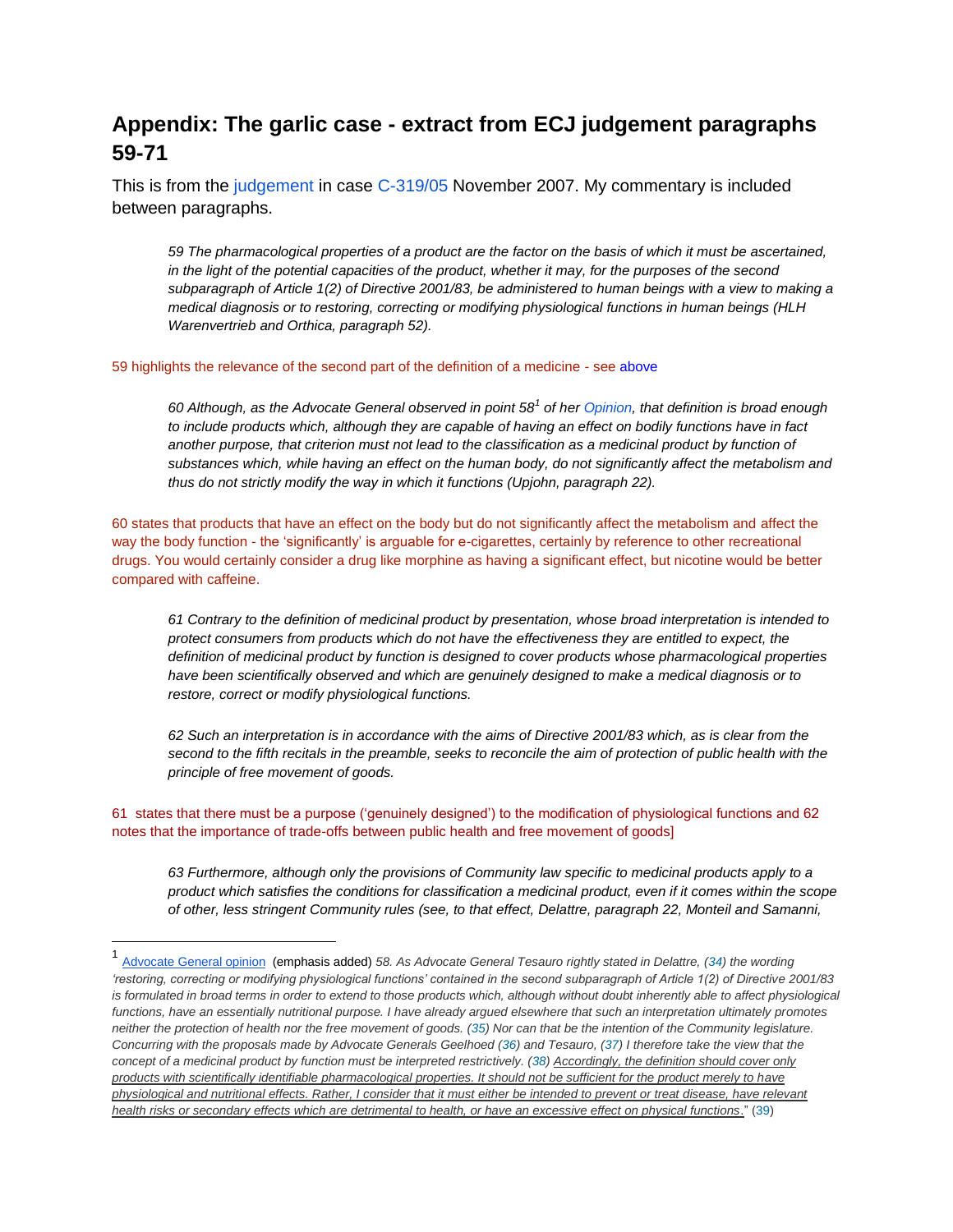*paragraph 17, Ter Voort, paragraph 19, and HLH Warenvertrieb and Orthica, paragraph 43 ), it must be stated, as is shown by a reading of Article 1(2) of Directive 2001/83 in conjunction with Article 2 of Directive 2002/46, that the physiological effect is not specific to medicinal products but is also among the criteria used for the definition of food supplements.*

#### 63 shows that not all products with physiological effect have to be classed as medicines

*64 In those circumstances, and in order to preserve the effectiveness of that criterion, it is not sufficient that product has properties beneficial to health in general, but it must strictly speaking have the function of treating or preventing disease*. [emphasis added]

64 is critical as it completes the reasoning that to be a medicines a product that has physiological effect must be designed to treat or prevent disease

*65 That statement is even more relevant in the case of products which, in addition to being food supplements, are recognised as having beneficial effects on health. As the Advocate General observed, in point 60 of her Opinion, there are many products generally recognised as foodstuffs which may also serve therapeutic purposes. That fact is not sufficient however to confer on them the status of medicinal product within the meaning of Directive 2001/83.*

#### 65 shows that simply being beneficial to health is not sufficient reason to class as a medicine

*66 In this case, the Federal Republic of Germany does not dispute that the physiological effects that it relies on, essentially with respect to the prevention of arteriosclerosis, may also be obtained by ingesting 7.4 g of garlic as a foodstuff. It is significant in that regard that the fact that the studies on which the Federal Republic of Germany bases its arguments relate both to the potential effects of ingesting garlic preparations in the form of capsules, powders or solutions, and to the potential effects of consuming garlic in its natural state.*

*67 It is also common ground that the disputed product does not have any additional effects as compared to those which derive from the consumption of garlic in its natural state and, as the Advocate General observed in point 62 of her Opinion, those effects should not be regarded as any greater than, or different from, those of other vegetable or animal products which are taken as part of the daily diet.* 

*68 In those circumstances, it must be held that the product concerned, whose effect on physiological functions is no more than the effects of a foodstuff consumed in a reasonable quantity may have on those functions, does not have a significant effect on the metabolism and cannot, therefore, be classified as a products capable of restoring, correcting or modifying physiological functions within the meaning of the second subparagraph of Article 1(2) of Directive 2001/83.* 

66-68 are relevant by virtue of comparison to the commonplace version of the product - in this case bulbs of garlic, in the case of e-cigarettes, the comparison would be drawn with cigarettes.

*69 Finally, and contrary to the Federal Republic of Germany's submissions, the fact that ingesting the product concerned could give rise to risks to health is not an indication that it is pharmacologically effective. It is clear from the case-law that the risk to health, although it must be taken into consideration in the classification of a product as a medicinal product by function, is none the less an autonomous factor (HLH Warenvertrieb and Orthica, paragraph 53).*

69 clarifies that the risk of an adverse health impact is not in itself sufficient to justify medicines regulation.